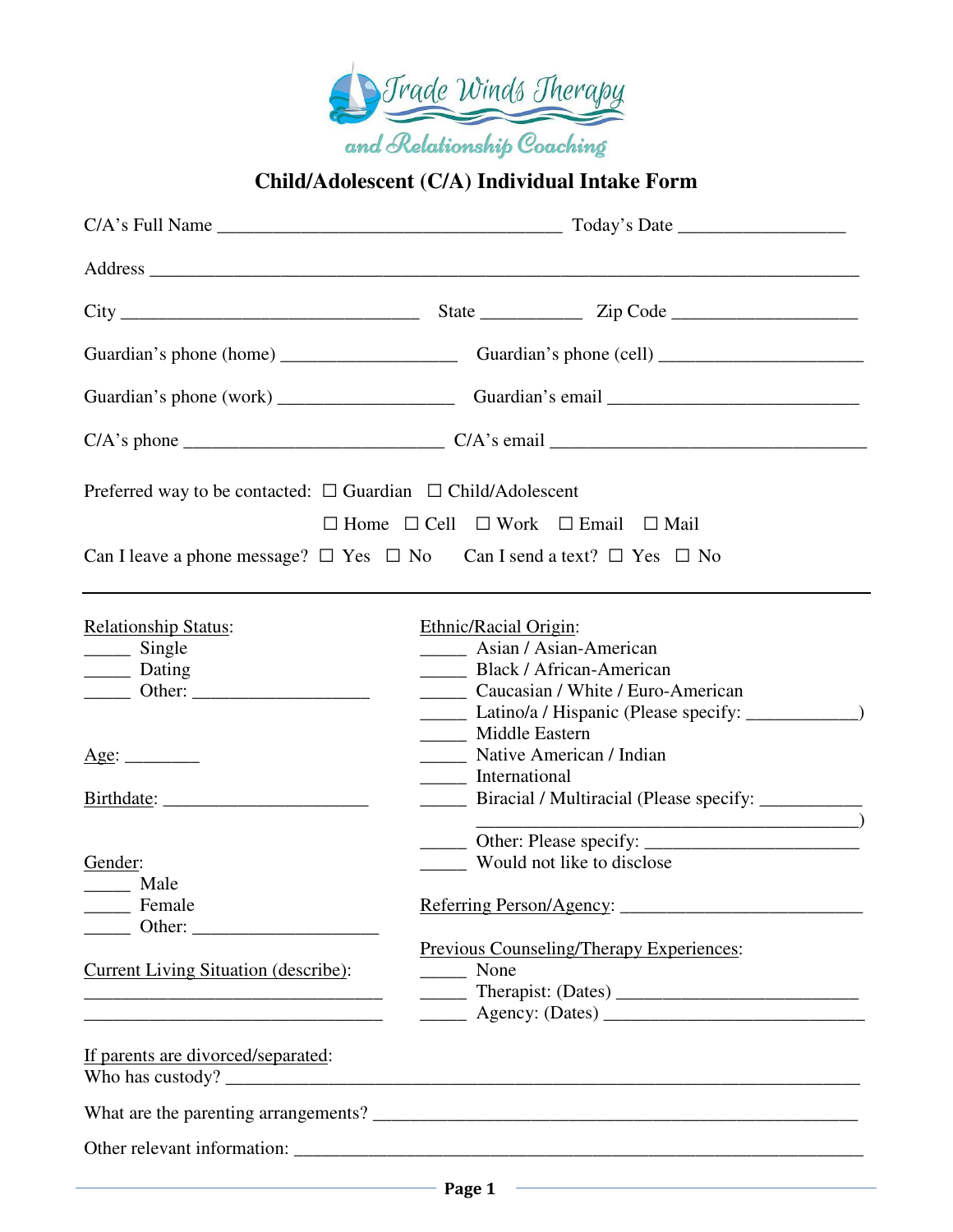|  | Spiritual / Religious Affiliation: |
|--|------------------------------------|
|  |                                    |

| $\Box$ Catholic $\Box$ Protestant $\Box$ Muslim $\Box$ Hindu $\Box$ Buddhist $\Box$ Jewish $\Box$ Atheist $\Box$ Islamic |  |  |  |
|--------------------------------------------------------------------------------------------------------------------------|--|--|--|
| $\Box$ Mormon $\Box$ Baptist $\Box$ Episcopalian $\Box$ Lutheran $\Box$ Methodist $\Box$ PCA/PCUSA $\Box$ Mennonite      |  |  |  |
| $\Box$ Chinese Traditional $\Box$ Non-Denominational $\Box$ Other:                                                       |  |  |  |
| $\Box$ Would not like to disclose                                                                                        |  |  |  |
| Currently practicing religion / spirituality? $\Box$ Yes $\Box$ No $\Box$ I would not like to disclose                   |  |  |  |
| Please list any medications child/adolescent is currently taking and what they treat:                                    |  |  |  |
|                                                                                                                          |  |  |  |
| Please list any other drugs child/adolescent is currently taking (including recreational):                               |  |  |  |
|                                                                                                                          |  |  |  |

Please list any medical issues child/adolescent is currently receiving treatment for:

Please provide information about child/adolescent's family:

|                  | Name | Occupation | Alive/Deceased | Age |
|------------------|------|------------|----------------|-----|
| Parent(s)        |      |            |                |     |
|                  |      |            |                |     |
| $Step-Parent(s)$ |      |            |                |     |
|                  |      |            |                |     |
| Sibling(s)       |      |            |                |     |
|                  |      |            |                |     |
|                  |      |            |                |     |
| Children         |      |            |                |     |
|                  |      |            |                |     |
| Other            |      |            |                |     |
|                  |      |            |                |     |

What would you like your child/adolescent to accomplish in therapy?

| . . |  |  |  |
|-----|--|--|--|
|     |  |  |  |
|     |  |  |  |
|     |  |  |  |
|     |  |  |  |
|     |  |  |  |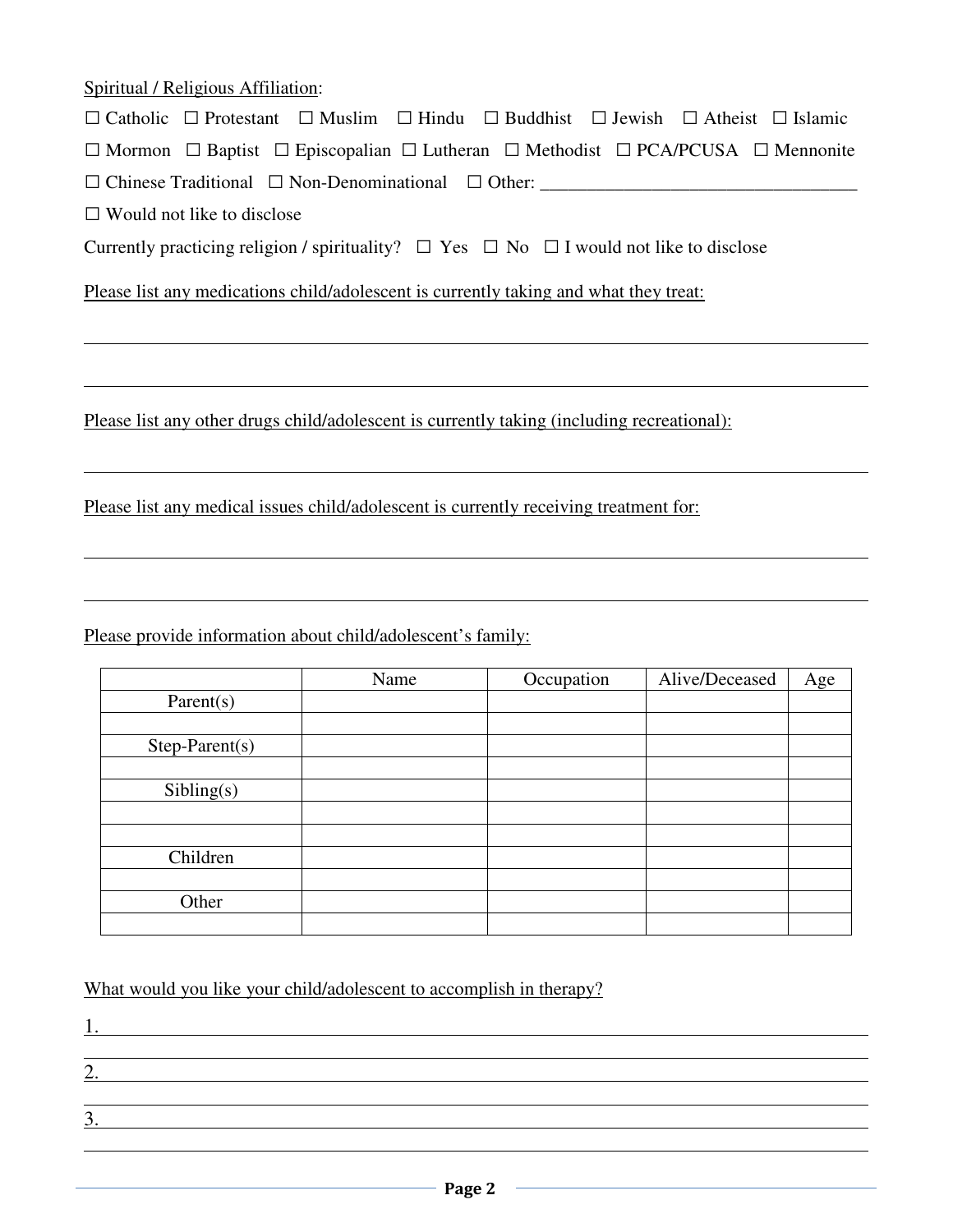## **Guardian Information**

| Preferred way to be contacted: $\Box$ Home $\Box$ Cell $\Box$ Work $\Box$ Email $\Box$ Mail                                                                                                                                                                                                                                                                                                                                 |  |  |  |
|-----------------------------------------------------------------------------------------------------------------------------------------------------------------------------------------------------------------------------------------------------------------------------------------------------------------------------------------------------------------------------------------------------------------------------|--|--|--|
| Can I leave a phone message? $\Box$ Yes $\Box$ No Can I send a text? $\Box$ Yes $\Box$ No                                                                                                                                                                                                                                                                                                                                   |  |  |  |
| Asian / Asian-American<br>Black / African-American<br>Caucasian / White / Euro-American<br>Latino/a / Hispanic (Please specify: ____________)<br>______ Native American / Indian<br>_______ Biracial / Multiracial (Please specify: _________________________________<br>I would not like to disclose<br>Relationship to Client: $\Box$ Mother $\Box$ Father $\Box$ Step parent $\Box$ Foster parent $\Box$ Adoptive Parent |  |  |  |
| $\Box$ Catholic $\Box$ Protestant $\Box$ Muslim $\Box$ Hindu $\Box$ Buddhist $\Box$ Jewish $\Box$ Atheist $\Box$ Islamic<br>$\Box$ Mormon $\Box$ Baptist $\Box$ Episcopalian $\Box$ Lutheran $\Box$ Methodist $\Box$ PCA/PCUSA $\Box$ Mennonite<br>Are you currently practicing your religion / spirituality? $\Box$ Yes $\Box$ No $\Box$ I would not like to disclose                                                      |  |  |  |
|                                                                                                                                                                                                                                                                                                                                                                                                                             |  |  |  |